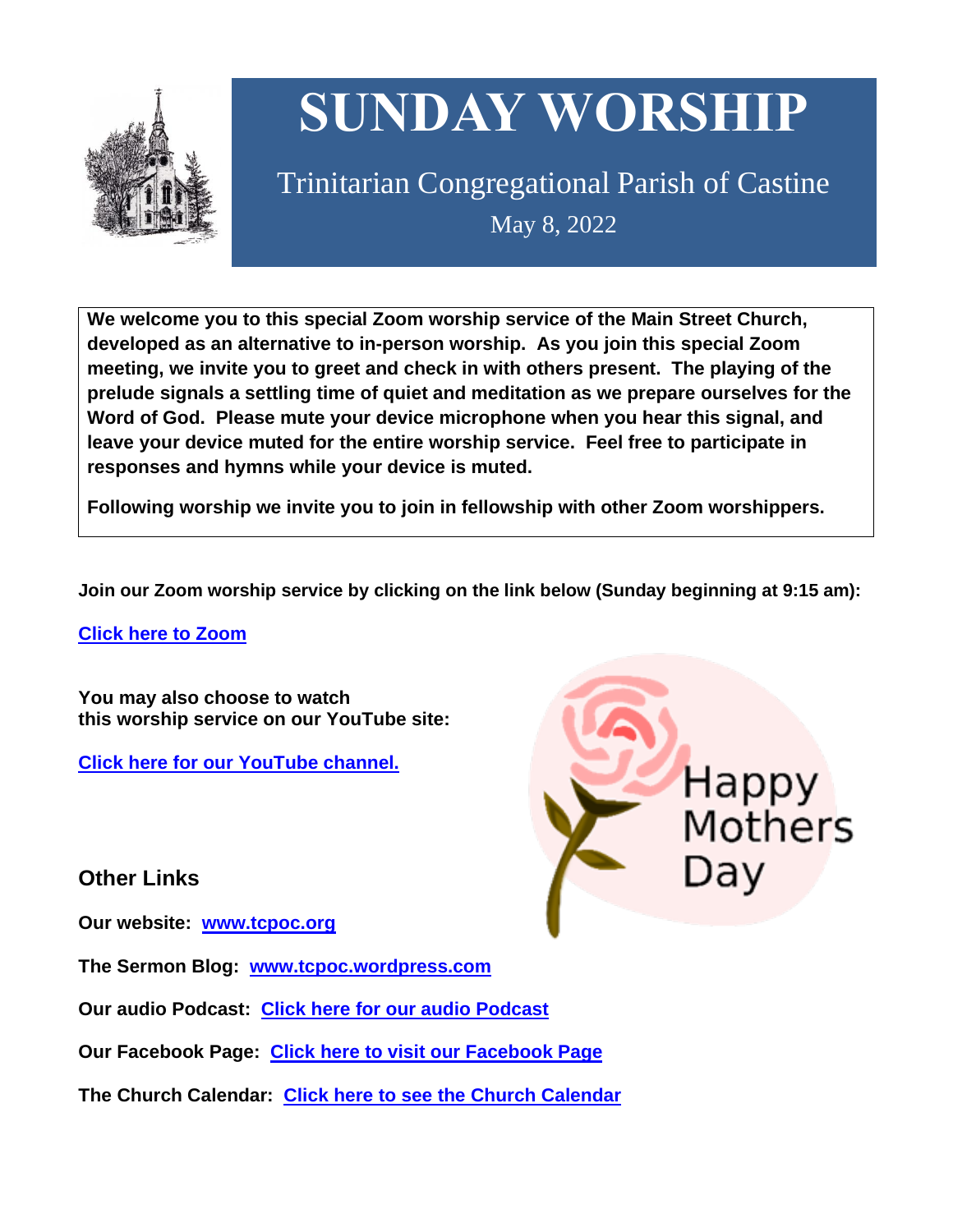# **Order of Worship TRINITARIAN CONGREGATIONAL PARISH OF CASTINE UNITED CHURCH OF CHRIST Castine, Maine Easter IV**

May 8, 2022 9:30 am Worship Leader: **Pastor Gary Hatter** Worship Leader: Musician: Suzanne Eaton Deacon: Network and the settlement of the settlement of the settlement of the settlement of the settlement of the settlement of the settlement of the settlement of the settlement of the settlement of the settlement of the Lector: Changes of Contract Contract Contract Contract Contract Contract Contract Contract Contract Contract Contract Contract Contract Contract Contract Contract Contract Contract Contract Contract Contract Contract Contr Zoom/YouTube Host: Amy Stewart Communication and Amy Stewart

Ministers: All Members

# GATHERING AS A COMMUNITY OF FAITH

*We welcome you to worship in this special place, and hope that you feel free to greet your friends and neighbors as you arrive. Please let the playing of the organ prelude signal a settling time of quiet and meditation as we prepare ourselves for the Word of God.*

PRELUDE

# GREETINGS AND ANNOUNCEMENTS INTERLUDE

\*CALL TO WORSHIP **(Responsively)** Praise the LORD! Praise the LORD from the heavens; **praise him in the heights!** Praise him, all his angels; **praise him, all his host!** Praise him, sun and moon; **praise him, all you shining stars!** Praise him, you highest heavens, **and you waters above the heavens!** Let them praise the name of the LORD, **for he commanded and they were created.** He established them forever and ever; **he fixed their bounds, which cannot be passed.**

*Psalm 148:1 – 6*

\*OPENING HYMN *Blessed Assurance* NC 473

*1 Blessed assurance, Jesus is mine! O what a foretaste of glory divine! Heir of salvation, purchase of God, born of the Spirit, washed in Christ's blood.*

# *Refrain:*

*This is my story, this is my song, praising my Savior all the day long; This is my story, this is my song, praising my Savior all the day long.*

*2 Perfect submission, perfect delight! Visions of rapture now burst on my sight; Angels descending, bring from above echoes of mercy, whispers of love. [Refrain]*

*3 Perfect submission, all is at rest, I in my Savior am happy and blessed; Watching and waiting, looking above, filled with God's goodness, lost in Christ's love. [Refrain]*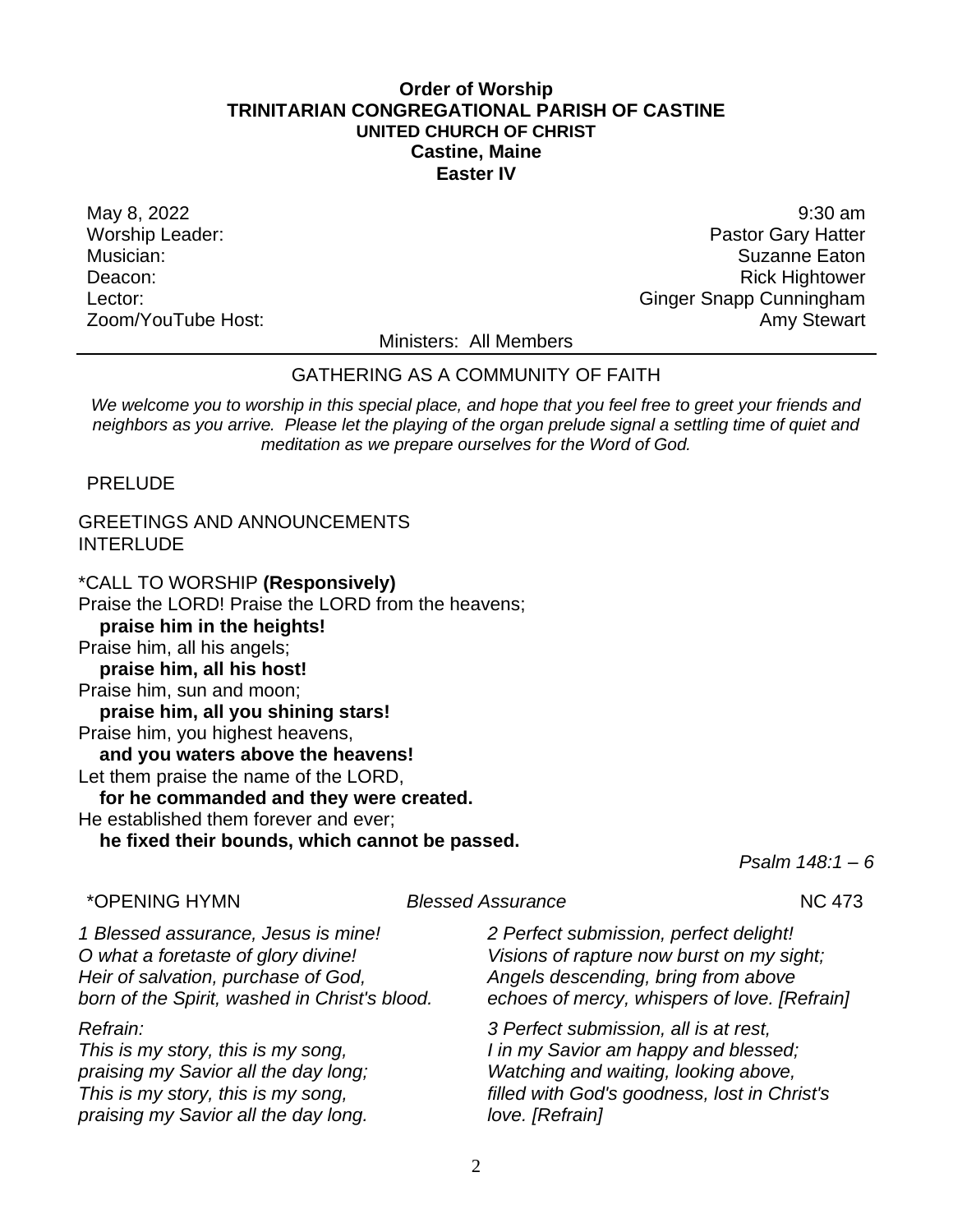# \*PRAYER OF INVOCATION **(Unison)**

**Shepherd of Souls, you call us to an abundant feast at the table of your word; open our hearts to feed on your goodness, that by the power of the Holy Spirit we might dwell evermore deeply in you. Amen.**

# A TIME WITH ALL GOD'S CHILDREN

#### PRAYER OF CONFESSION **(Unison)**

**Holy God, we confess that we have strayed from your paths of right relationship and peace, and we have dishonored you, ourselves, and your creation. We repent of these hurtful ways. Forgive us we pray, as we learn to forgive others, and guide our feet into the way of peace**.

*A moment for silent prayer*

ASSURANCE OF PARDON

\*GLORIA PATRI **(Unison)** P 513

**Glory be to the Father, and to the Son, and to the Holy Ghost. As it was in the beginning, is now and ever shall be, world without end. Amen. Amen.**

# HEARING THE WORD

#### **Acts 9:36 - 43**

<sup>36</sup>Now in Joppa there was a disciple whose name was Tabitha, which in Greek is Dorcas. She was devoted to good works and acts of charity. <sup>37</sup>At that time she became ill and died. When they had washed her, they laid her in a room upstairs. <sup>38</sup>Since Lydda was near Joppa, the disciples, who heard that Peter was there, sent two men to him with the request, "Please come to us without delay." <sup>39</sup>So Peter got up and went with them; and when he arrived, they took him to the room upstairs. All the widows stood beside him, weeping and showing tunics and other clothing that Dorcas had made while she was with them. <sup>40</sup> Peter put all of them outside, and then he knelt down and prayed. He turned to the body and said, "Tabitha, get up." Then she opened her eyes, and seeing Peter, she sat up. <sup>41</sup>He gave her his hand and helped her up. Then calling the saints and widows, he showed her to be alive. <sup>42</sup>This became known throughout Joppa, and many believed in the Lord. <sup>43</sup>Meanwhile he stayed in Joppa for some time with a certain Simon, a tanner.

#### **Psalm 23**

The LORD is my shepherd; I shall not want.

**He maketh me to lie down in green pastures;** 

he leadeth me beside the still waters.

**He restoreth my soul;**

he leadeth me in the paths of righteousness

**for his name's sake.**

Yea, though I walk through the valley of the shadow of death,

**I will fear no evil;** 

for thou art with me;

**thy rod and thy staff – they comfort me.**

Thou preparest a table before me

**in the presence of mine enemies;** 

thou anointest my head with oil;

**my cup runneth over.** Surely goodness and mercy shall follow me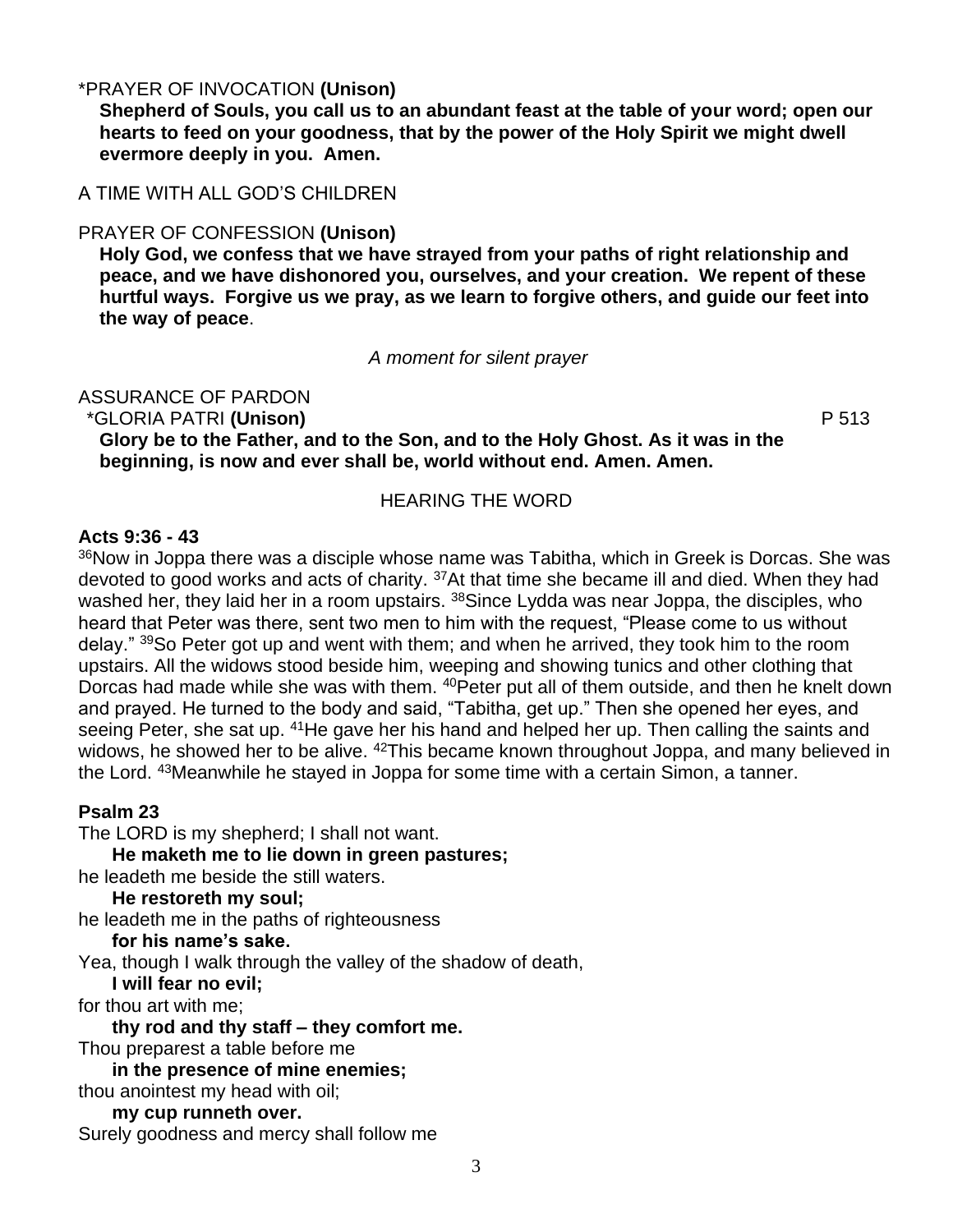# **all the days of my life;**

and I will dwell in the house of the LORD **forever.**

# **Revelation 7:9 - 17**

<sup>9</sup>After this I looked, and there was a great multitude that no one could count, from every nation, from all tribes and peoples and languages, standing before the throne and before the Lamb, robed in white, with palm branches in their hands.  $10$ They cried out in a loud voice, saying, "Salvation belongs to our God who is seated on the throne, and to the Lamb!" <sup>11</sup>And all the angels stood around the throne and around the elders and the four living creatures, and they fell on their faces before the throne and worshiped God, <sup>12</sup>singing, "Amen! Blessing and glory and wisdom and thanksgiving and honor and power and might be to our God forever and ever! Amen."

 $13$ Then one of the elders addressed me, saying, "Who are these, robed in white, and where have they come from?" <sup>14</sup>I said to him, "Sir, you are the one that knows." Then he said to me, "These are they who have come out of the great ordeal; they have washed their robes and made them white in the blood of the Lamb. <sup>15</sup>For this reason they are before the throne of God, and worship him day and night within his temple, and the one who is seated on the throne will shelter them. <sup>16</sup>They will hunger no more, and thirst no more; the sun will not strike them, nor any scorching heat; <sup>17</sup>for the Lamb at the center of the throne will be their shepherd, and he will guide them to springs of the water of life, and God will wipe away every tear from their eyes."

Congregational Response Breathe On Me, Breath of God NC 292

*Breathe on me, Breath of God, fill me with life anew That I may love the way you love and do what you would do.*

#### **John 10:22 - 30**

 $22$ At that time the festival of the Dedication took place in Jerusalem. It was winter,  $23$  and Jesus was walking in the temple, in the portico of Solomon. <sup>24</sup>So the Jews gathered around him and said to him, "How long will you keep us in suspense? If you are the Messiah, tell us plainly." <sup>25</sup> Jesus answered, "I have told you, and you do not believe. The works that I do in my Father's name testify to me; <sup>26</sup>but you do not believe, because you do not belong to my sheep. <sup>27</sup>My sheep hear my voice. I know them, and they follow me. <sup>28</sup>l give them eternal life, and they will never perish. No one will snatch them out of my hand. <sup>29</sup>What my Father has given me is greater than all else, and no one can snatch it out of the Father's hand. <sup>30</sup>The Father and I are one."

| *HYMN                                                                                                                                               |  | God, Speak to Me, That I May Speak |                                                                                                                                                            | <b>NC 531</b>             |
|-----------------------------------------------------------------------------------------------------------------------------------------------------|--|------------------------------------|------------------------------------------------------------------------------------------------------------------------------------------------------------|---------------------------|
| 1 God, speak to me, that I may speak<br>in living echoes of your tone;<br>as you have sought, so let me seek<br>your erring children lost and lone. |  |                                    | 3 O fill me with your fullness, God,<br>your overflowing love to know;<br>In glowing word and kindling thought,<br>your love to tell, your praise to show. |                           |
| 2 O lead me, Lord, that I may lead<br>some wanderers along life's way;<br>O feed me so that I may feed<br>your hungering ones without delay.        |  |                                    | 4 O use me, God, use even me<br>just as you will, and when, and where,<br>until your blessed face I see,<br>your rest, your joy, your glory share.         |                           |
| <b>SERMON</b>                                                                                                                                       |  | Dazzling!                          |                                                                                                                                                            | <b>Pastor Gary Hatter</b> |